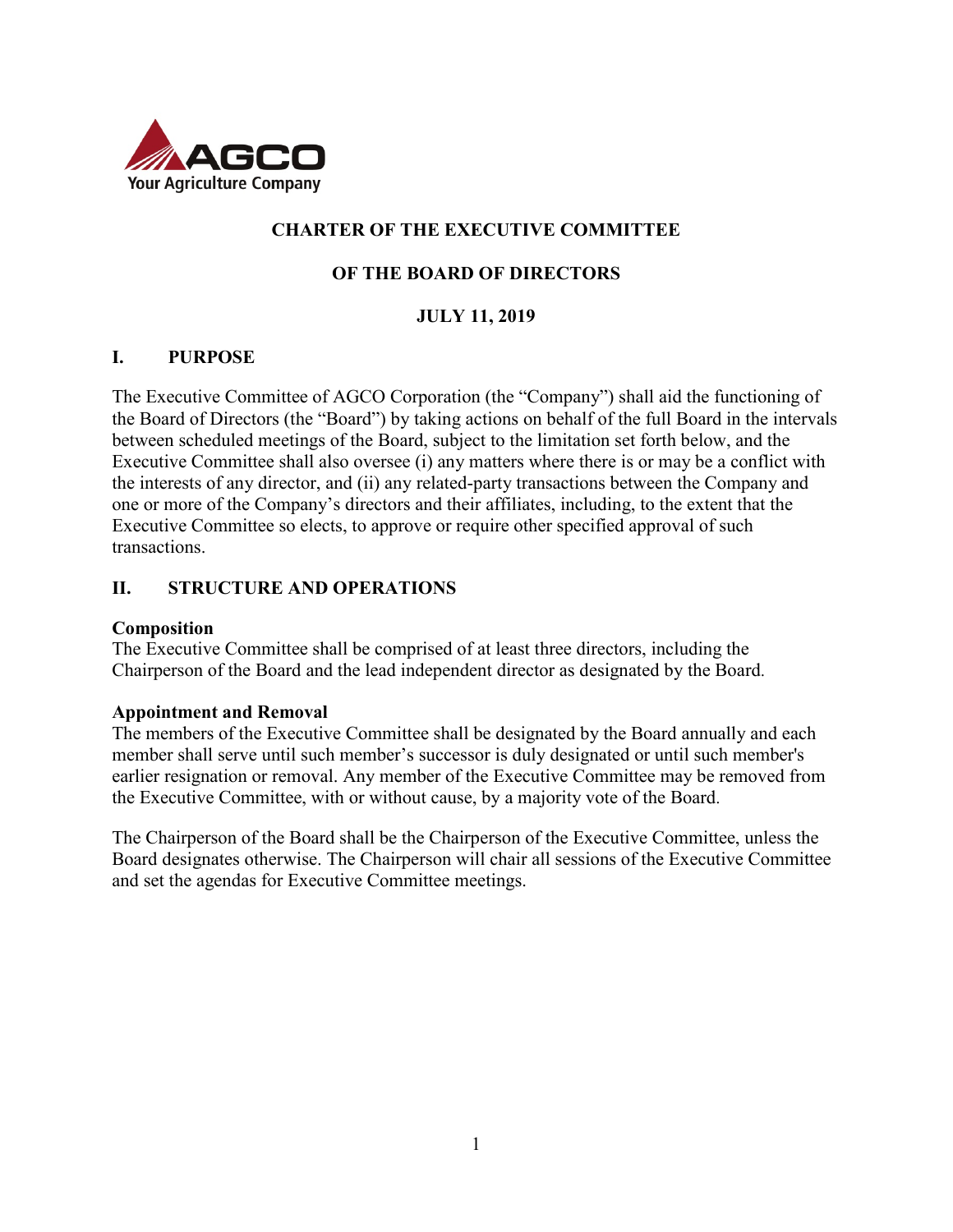### **III. MEETINGS**

The Executive Committee shall meet from time to time as the Executive Committee deems appropriate in the intervals between scheduled meetings of the Board but as a matter of corporate governance, the full Board shall meet in person or by telephone whenever possible. Any member of the Executive Committee may call meetings of the Executive Committee. A majority of members of the Executive Committee shall constitute a quorum. The action of a majority of members at a meeting at which a quorum is present will be the action of the Executive **Committee** 

Subject to the prior approval of the Chairperson of the Committee, any director of the Company who is not a member of the Executive Committee may attend meetings of the Executive Committee; provided, however, that any director who is not a member of the Executive Committee may not vote on any matter coming before the Executive Committee for a vote and the failure to provide the nature of a meeting to a non-member shall not invalidate actions taken at a meeting. The Executive Committee also may invite to its meetings any member of management of the Company and such other persons as it deems appropriate in order to carry out its responsibilities. The Executive Committee may meet in executive session, as the Executive Committee deems necessary or appropriate.

### **IV. RESPONSIBILITIES AND DUTIES**

The following functions shall be the common recurring activities of the Executive Committee in carrying out its purpose as set forth in Section I of this Charter. These functions should serve as a guide with the understanding that the Executive Committee may carry out additional functions and adopt additional policies and procedures as may be appropriate in light of changing business, legislative, regulatory, legal or other conditions. The Executive Committee shall also carry out any other responsibilities and duties delegated to it by the Board from time to time related to the purpose of the Executive Committee outlined in Section I of this Charter.

To fulfill its responsibilities and duties, the Executive Committee shall:

### Executive Action

Take such actions, in the intervals between regular meetings of the Board, in the management of the business and affairs of the Company as it deems necessary which, in the opinion of the Executive Committee, should not be postponed until the next previously scheduled meeting of the Board of Directors, subject to the limitations set forth below.

### **Reports**

Report regularly to the Board (i) following meetings of the Executive Committee, (ii) with respect to such other matters as are relevant to the Executive Committee's discharge of its responsibilities and (iii) with respect to such recommendations as the Executive Committee may deem appropriate. The report to the Board may take the form of an oral report by the Chairperson or any other member of the Executive Committee designated by the Executive Committee to make such report.